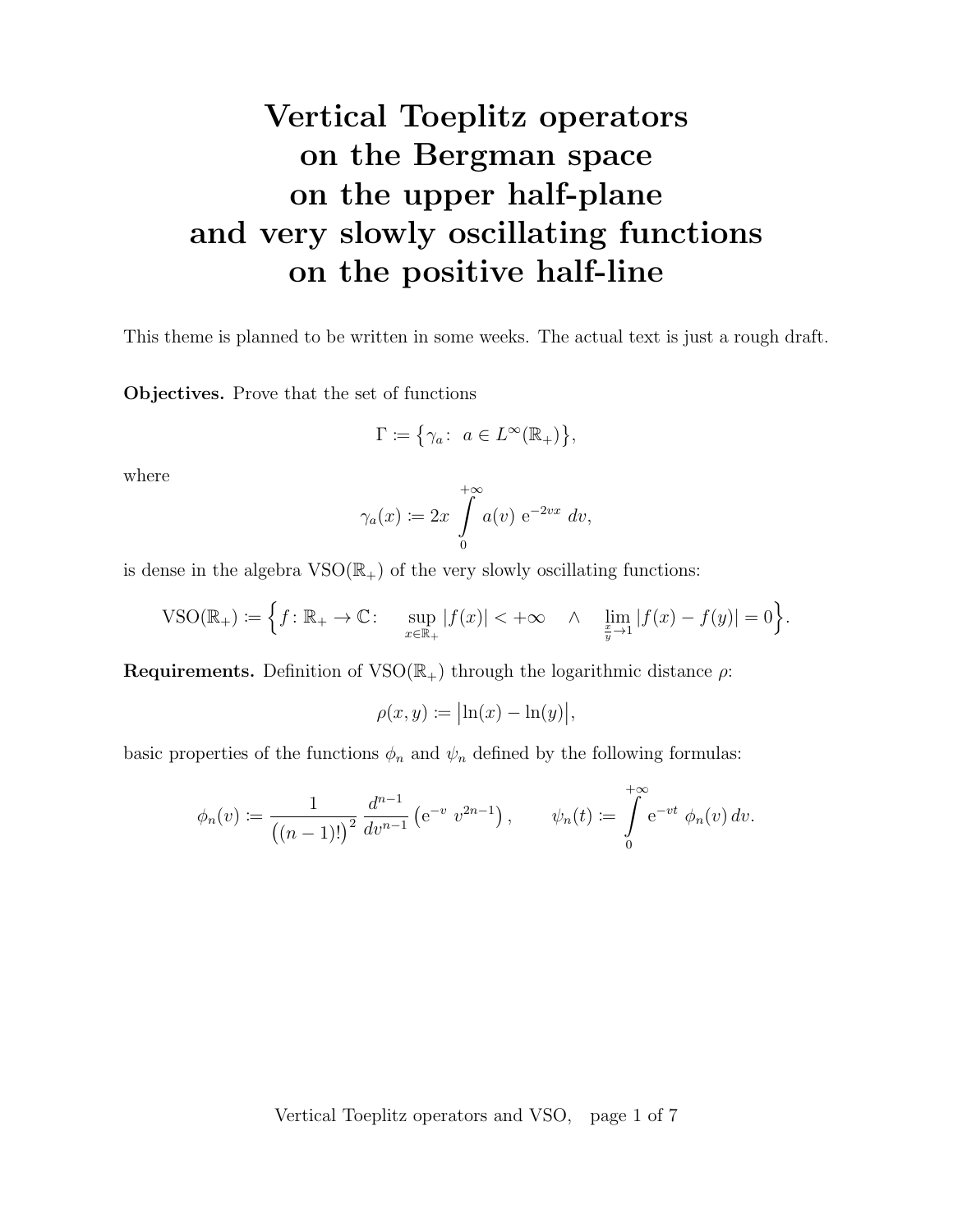#### Logarithmic distance on the positive half-line (review)

**Exercise 1** (logarithmic distance). Recall the definition of  $\rho(x, y)$ :

$$
\rho(x,y) \coloneqq
$$

Exercise 2. Prove that the logarithmic distance is dilation-invariant:

$$
\rho(tx, ty) =
$$

Exercise 3. Compare the logarithmic distance with another dilation-invariant distance:

$$
\rho(x,y) \sum_{\leq \text{ or } \geq} \frac{|x-y|}{\max(x,y)}.
$$

Exercise 4 (δ-neighborhood of 1). Find the δ-neighborhood of 1 with respect to the distance  $\rho$ :

$$
\rho(x,1) < \delta \qquad \Longleftrightarrow \qquad
$$

### Very slowly oscillating functions on the positive half-line (review)

Exercise 5 (uniform deviation of a function with respect to the logarithmic distance). Let  $f: \mathbb{R}_+ \to \mathbb{C}$  and  $\delta > 0$ . Write the definition and various descriptions of  $\Omega_{\rho,f}(\delta)$ .

**Exercise 6** (very slowly oscillating functions). Write the definition of  $VSO(\mathbb{R}_{+})$ .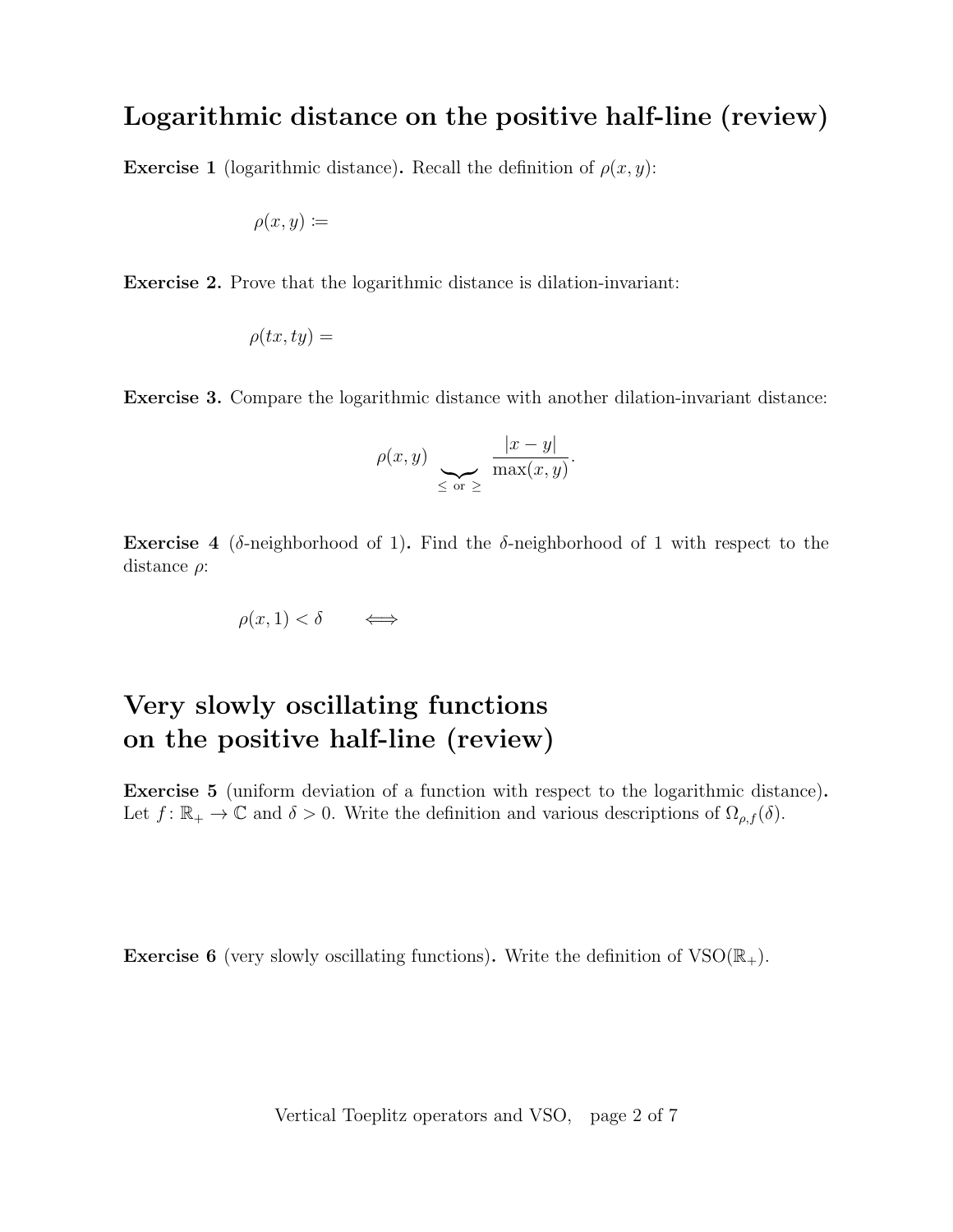## Special approximate unit (review)

**Exercise 7.** Recall the definition of the function  $\phi_n$ :

$$
\phi_n(v) =
$$

**Exercise 8.** Recall an explicit formula for the function  $\phi_n$  (without derivatives):

$$
\phi_n(v) = \sum
$$

Exercise 9. Calculate:

$$
\lim_{v \to 0^+} \phi_n(v) = \lim_{v \to +\infty} \phi_n(v) =
$$

**Exercise 10.** Recall the explicit formula for the function  $\psi_n$ :

$$
\psi_n(t) =
$$

Exercise 11. Calculate the integral:

$$
\int\limits_{0}^{+\infty}\psi_{n}(t)\,dt=
$$

**Exercise 12.** Let  $\delta > 0$ . Calculate the limit:

$$
\lim_{n \to \infty} \int_{0}^{e^{-\delta}} \psi_n(t) dt =
$$

Vertical Toeplitz operators and VSO, page 3 of 7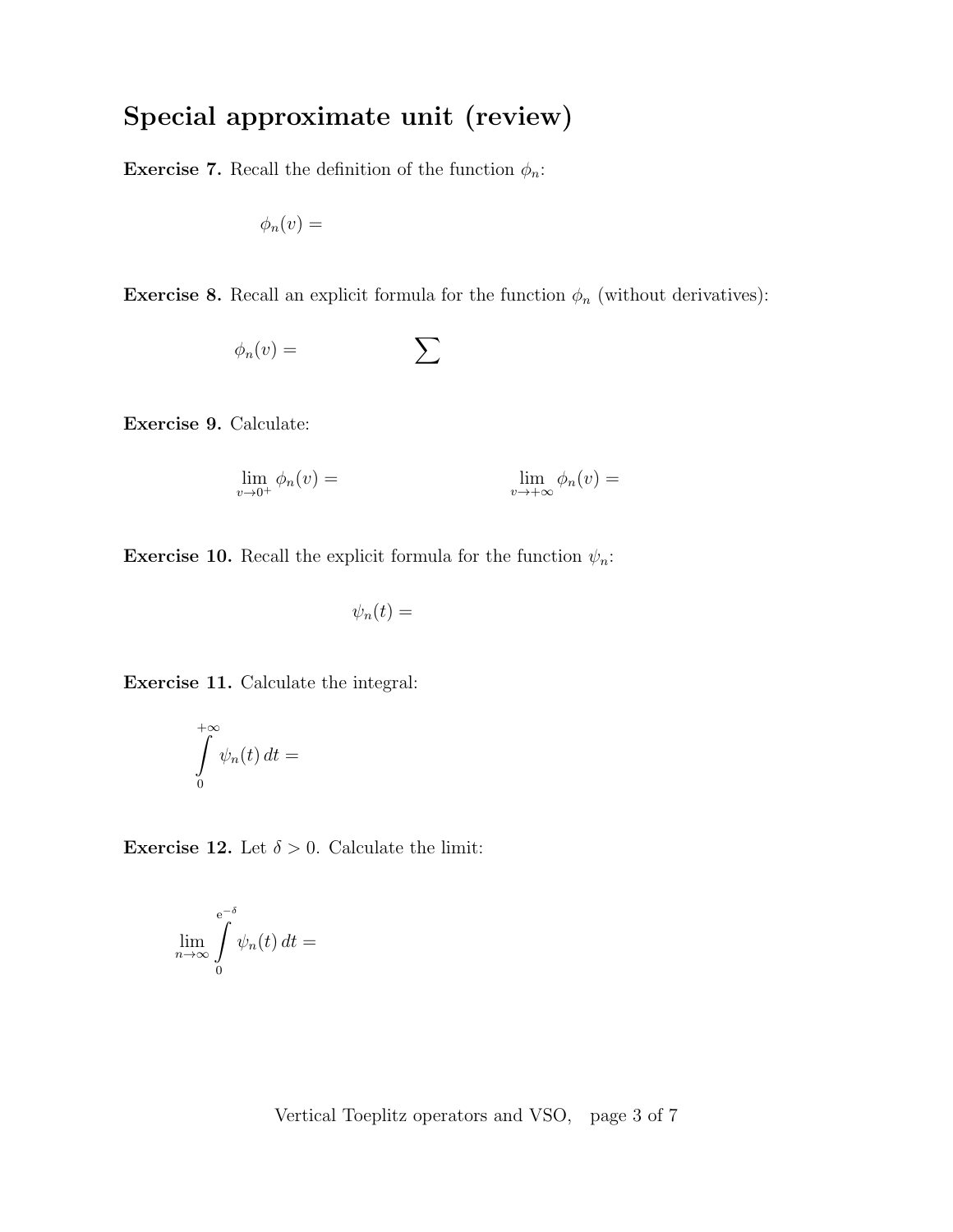**Exercise 13.** Let  $\delta > 0$ . Make the change of variables  $s =$ 1 t in the following integral:

$$
\int\limits_{e^\delta}^{+\infty} \psi_n(t)\,dt =
$$

**Exercise 14.** Let  $\delta > 0$ . Calculate the limit:

$$
\lim_{n\to\infty}\int\limits_{e^\delta}^{+\infty}\psi_n(t)\,dt=
$$

**Definition 1.** Let  $\delta > 0$ . Denote by  $R_{n,\delta}$  the following integral:

$$
R_{n,\delta} := \int\limits_{\substack{x>0 \\ \rho(x,1) > \delta}} \psi_n(t) dt.
$$

**Exercise 15.** Write  $R_{n,\delta}$  as a sum of some integrals with explicit limits of integration:

$$
R_{n,\delta} = \int \psi_n(t) dt + \int \psi_n(t) dt.
$$

**Exercise 16.** Let  $\delta > 0$ . Calculate the limit:

$$
\lim_{n\to\infty} R_{n,\delta} =
$$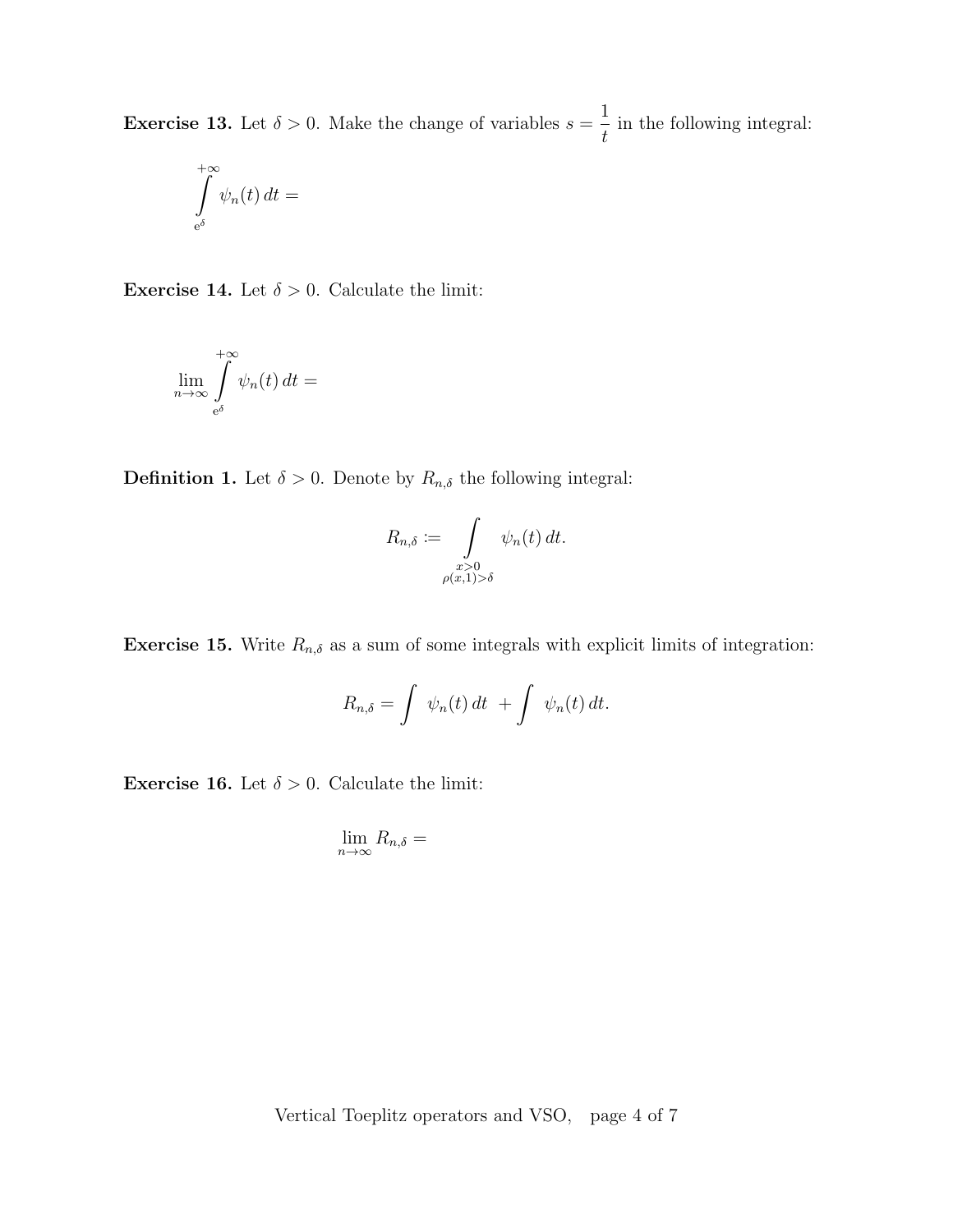### Gammas belong to  $VSO(\mathbb{R}_+)$

The following two exercises show that the following set  $\Gamma$  is a subset of  $VSO(\mathbb{R}_+)$ .

$$
\Gamma \coloneqq \{ \gamma_a \colon \ a \in L^\infty(\mathbb{R}_+) \}
$$

In fact, these results motivated the definition of the class  $VSO(\mathbb{R}_{+})$ .

**Exercise 17.** Let  $x \in \mathbb{R}_+$ . Calculate the integrals:

$$
2x \int_{\mathbb{R}_+} e^{-2xv} dv = 2x^2 \int_{\mathbb{R}_+} v e^{-2xv} dv =
$$

**Exercise 18.** Let  $a \in L^{\infty}(\Pi)$ . Prove that  $\gamma_a$  is bounded.

 $|\gamma_a(x)| \leq$ 

**Exercise 19.** Let  $x, y \in \mathbb{R}_+$ ,  $x < y$ . Apply the Mean Value Theorem to the function  $t \mapsto e^{-t}$ :

$$
e^{-x} - e^{-y} \le \left(\sup_{x < t < y} \left(e^{-t}\right)'\right)(y - x) = \left(\sup_{x < t < y} \underbrace{\phantom{y}}_{?}\right)(y - x) = \underbrace{\phantom{y}}_{?}\left(y - x\right).
$$

**Exercise 20.** Let  $a \in L^{\infty}(\Pi)$ . Prove that  $\gamma_a$  is Lipschitz-continuous with respect to the logarithmic distance  $\rho$ .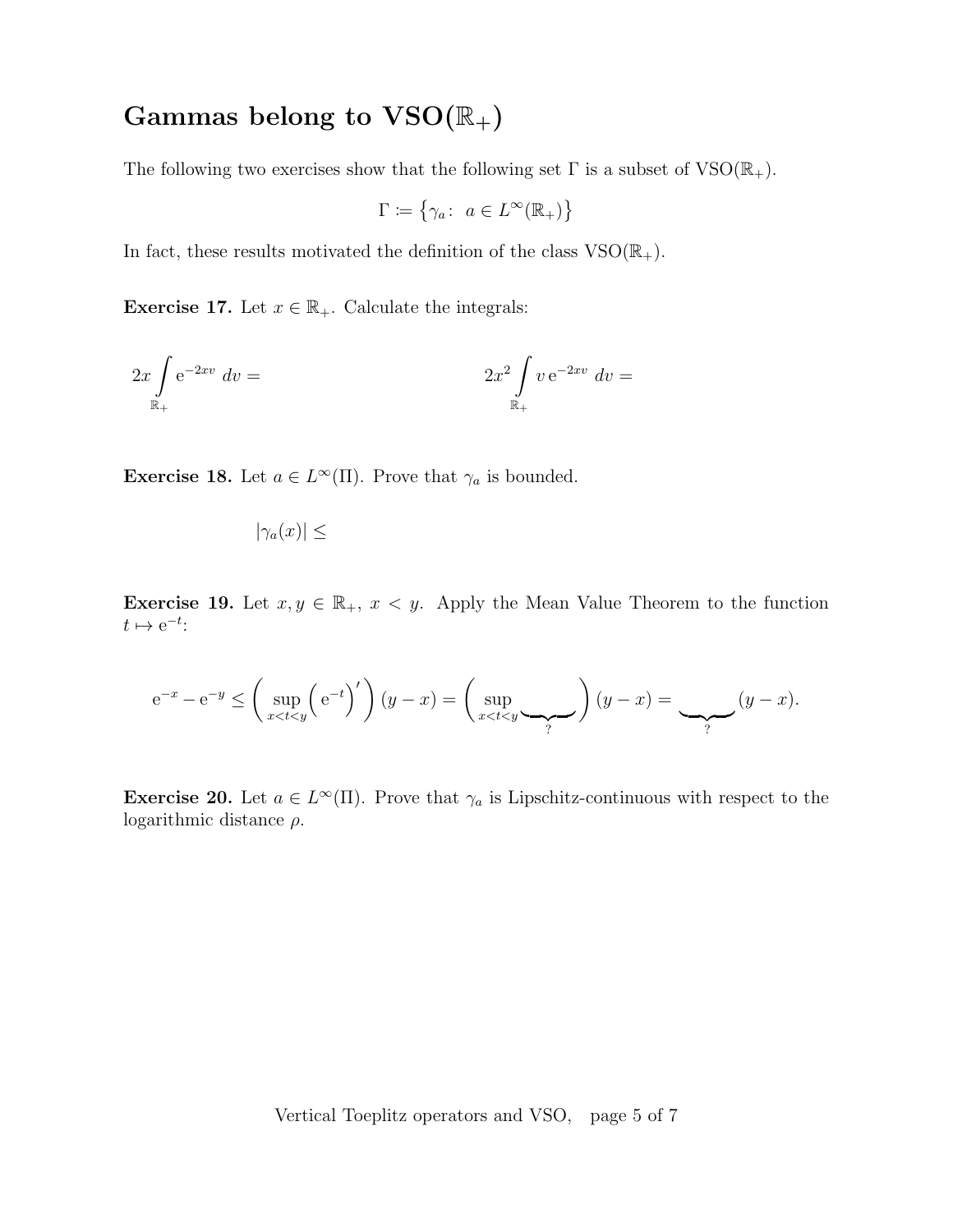### Gammas are dense in  $VSO(\mathbb{R}_+)$

Exercise 21. Let  $n \in \{1, 2, \ldots\}, x > 0, y > 0$ . Using an appropiate change of variables express the following integral in terms of  $\psi_n$ :

$$
2x \int_{0}^{+\infty} \frac{\phi_n(2vy)}{y} e^{-2xv} dv =
$$

Then use the formula for  $\psi_n$  and write the result in an explicit form:

$$
2x \int_{0}^{+\infty} \frac{\phi_n(2vy)}{y} e^{-2xv} dv =
$$

**Exercise 22.** Let  $\sigma \in \text{VSO}(\mathbb{R}_+)$  and  $n \in \{1, 2, ...\}$ . Define  $a_n \in L^{\infty}(\mathbb{R}_+)$  by

$$
a_n(v) := \int\limits_0^{+\infty} \sigma(y) \, \frac{\phi_n(2vy)}{y} \, dy. \tag{1}
$$

Applying Fubini's theorem and the result of Exercise 21 calculate  $\gamma_{a_n}$ :

$$
\gamma_{a_n}(x) =
$$

**Exercise 23.** Let  $\sigma \in \text{VSO}(\mathbb{R}_+)$  and  $n \in \{1, 2, ...\}$ . Define  $a_n$  by (1). Find an upper bound for  $\|\gamma_{a_n} - \sigma\|_{\infty}$  in terms of  $\Omega_{\rho,\sigma}$ ,  $\|\sigma\|_{\infty}$  and  $R_{n,\delta}$ .

$$
|\gamma_{a_n}(x)-\sigma(x)|\leq
$$

Vertical Toeplitz operators and VSO, page 6 of 7